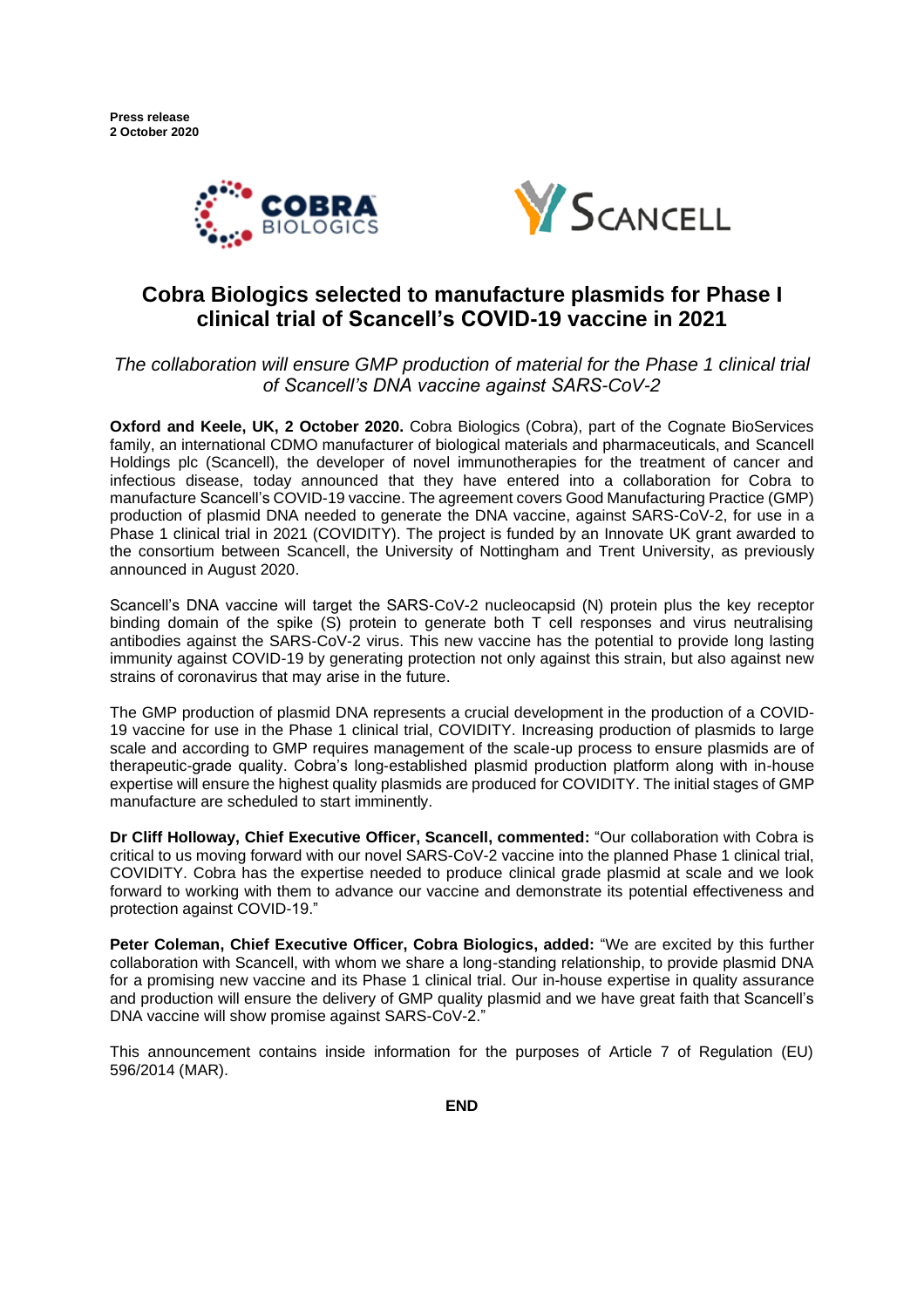## **Contacts**

| <b>Scancell Holdings plc</b>                                                   |                                                             |
|--------------------------------------------------------------------------------|-------------------------------------------------------------|
| Dr John Chiplin, Chairman                                                      | +44 (0) 20 3727 1000                                        |
| Dr Cliff Holloway, CEO                                                         |                                                             |
| <b>Panmure Gordon (UK) Limited</b><br>(Nominated Adviser and Corporate broker) |                                                             |
| Freddy Crossley/Emma Earl                                                      | +44 (0) 20 7886 2500                                        |
| <b>FTI Consulting</b>                                                          |                                                             |
| Simon Conway/Natalie Garland-Collins                                           | +44 (0) 20 3727 1000                                        |
| <b>Cobra Biologics</b>                                                         |                                                             |
| Peter Coleman, Chief Executive Officer                                         | +44 (0) 1782 714181<br>peter.coleman@cobrabio.com           |
| <b>Zyme Communications</b>                                                     |                                                             |
| Sarah Jeffery                                                                  | +44 (0) 7771 730919<br>sarah.jeffery@zymecommunications.com |

## **About Cobra Biologics**

#### *[www.cobrabio.com](http://www.cobrabio.com/)*

Cobra Biologics, together with its parent company Cognate BioServices, is a leading international contract development and manufacturing organisation (CDMO) providing the highest quality development and manufacturing services for the cell and gene therapy fields, ranging from early stage development and pre-clinical services to clinical and commercial supply. Cobra and Cognate service an international customer base from its manufacturing and development facilities in the UK, Sweden, and the US.

Each of the Company's GMP approved facilities are tailored to serving our customers around the world. We offer a broad range of integrated and stand-alone contract development and manufacturing services for the clinical trial and the commercial markets.

As a trusted provider and a key partner in the drug development and commercialisation process, we take pride in our manufacturing excellence and comprehensive range of services to the pharmaceutical and biotech industries.

Cobra, through Cognate is supported by leading shareholder EW Healthcare Partners, as well as Medivate Partners, Blackrock, and a Middle Eastern Sovereign Wealth Fund, who continue supporting the business and its expansion activities.

## **About Scancell**

## *[www.scancell.co.uk](http://www.scancell.co.uk/)*

Scancell is developing novel immunotherapies for the treatment of cancer based on its technology platforms, ImmunoBody<sup>®</sup>, Moditope<sup>®</sup> and AvidiMab<sup>™</sup>, with four products in multiple cancer indications and development of a vaccine for COVID-19.

ImmunoBody<sup>®</sup> vaccines target dendritic cells and stimulate both CD4 and CD8 T cells with the ability to identify, target and eliminate cancer cells. These cancer vaccines have the potential to be used as monotherapy or in combination with checkpoint inhibitors and other agents. The Directors believe that this platform has the potential to enhance tumour destruction, prevent disease recurrence and extend survival.

• SCIB1, Scancell's lead product, is being developed for the treatment of metastatic melanoma. In a Phase 1/2 clinical trial, survival with SCIB1 treatment appears superior to historical survival